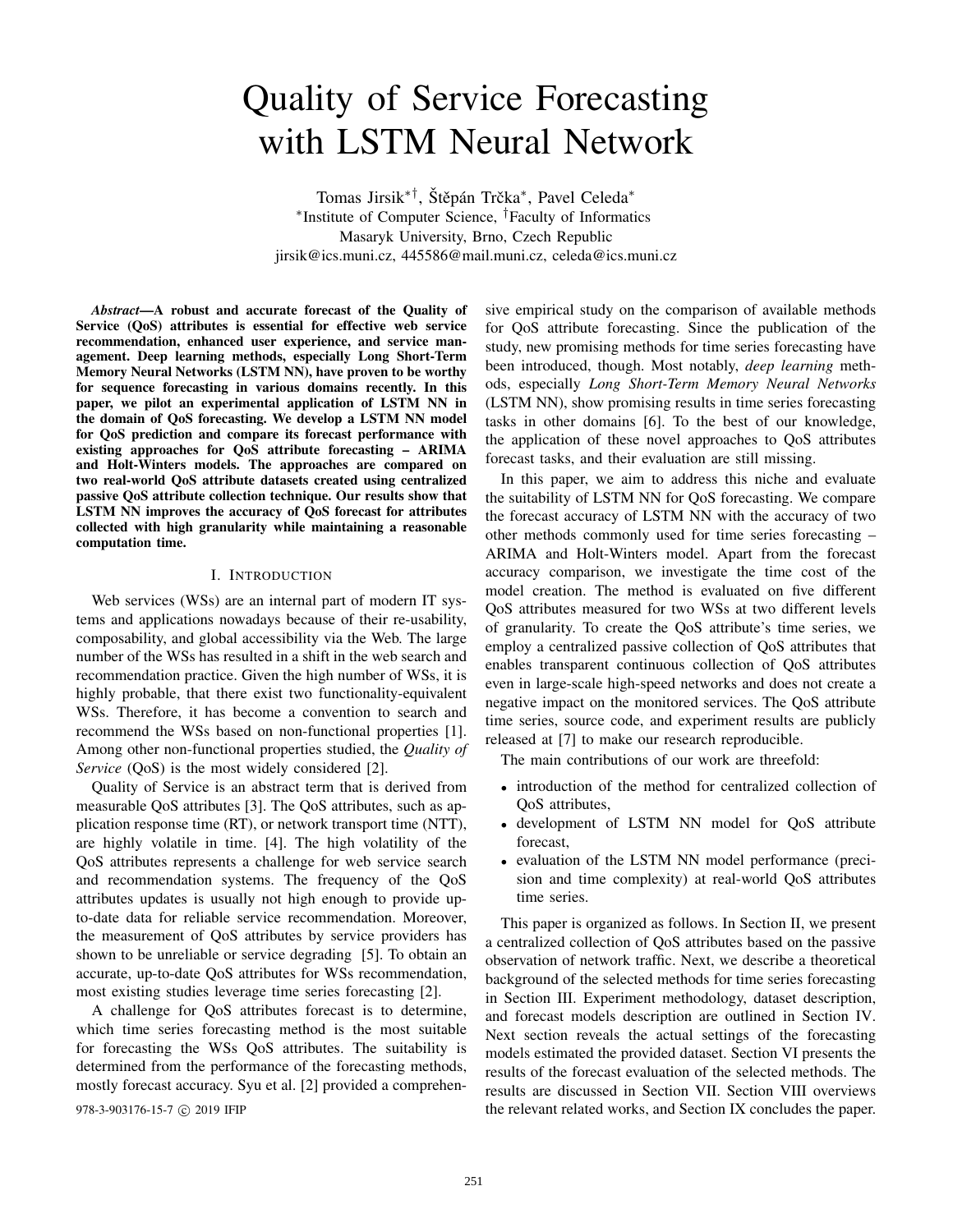# II. CENTRALIZED QOS ATTRIBUTE COLLECTION

The QoS attributes are highly volatile in time [4]. Hence, WSs search and recommendation services require most recent, near real-time measurements of QoS attributes. A straightforward solution to achieve an up-to-date data is an active measurement of QoS attributes. A system for active QoS measurement sends out periodical service invocations and determines the QoS attribute values based on a service reply. The service invocation approach to QoS attribute measurement provides an accurate data on the one hand. On the other hand, the invocation suffers from several disadvantages. Since frequent observations are required, the invocation of services produces extra overhead for the service. Further, monitoring of several services (e.g., web instances in a cloud) further increases the number of invocations necessary, which adds further costs to QoS measurement. Apart from this approach, there is still a lack of approaches on how to obtain a frequently updated QoS information [5].

We show that an alternative approach to active QoS attribute collection is *IP flow network monitoring*. Majority of the QoS attributes can be obtained from packet-level network analysis. It is possible to determine the QoS attributes from packet key values, e.g., timestamps, TCP flags, payload sizes, fragmentation, and so forth. Architectures for flow traffic measurement mainly serve to provide network visibility, for network reporting, and security measurements. These architectures are designed to measure traffic flows even in high-speed, large-scale networks [8]. A flow measurement architecture consists of network *probes* and *collectors*. A probe observes packets at an observation point in a network and aggregates the packets into *IP flows*. All packets in an IP flow have the same flow keys, e.g., source and destination IP, port and protocol [9]. The IP flows are collected, stored, and analyzed at a collector.

Modification of network probes used for network traffic monitoring, so that they can observe packet keys needed for QoS attribute computation, allows for passive measurement of QoS attributes even at large-scale and at high speeds. Such a modification of probes enables us to monitor, among others, application response time, network transport time, transaction size, packet fragmentation, and jitter. These attributes can be measured for all client-service communications observed in a network. This approach enables centralized monitoring of WSs performance with high granularity at a large scale. Moreover, the network traffic flow measurement is transparent and do not add any overhead at either the client or server side as the data are monitored in a network. Beyond that, we can measure a number of concurrent users of the service, which would be impossible in case of active service invocation used for QoS measurement.

The optional location of flow observation points anywhere in a network allows for precise QoS measurement. If an accurate measurement of the user experience is required, we place an observation point close to the client-side, and the observations include both server and network response times. In case only server response time is of interest, the

observation point is placed close to the server. The location of an observation point at the network perimeter allows for QoS monitoring with the purpose of maintaining the service level agreements.

### III. FORECASTING METHODS

Time series analysis and forecasting can be performed using a wide range of algorithms. For the forecast of QoS attributes, we choose to employ AutoRegressive Integrated Moving Average (ARIMA) model, Holt-Winters Exponential Smoothing (Holt-Winters), and Long Short-Term Memory Neural Networks (LSTM NN). The ARIMA and Holt-Winters are methods frequently used for forecasting in QoS and network traffic analysis domain [4, 10]. Therefore, these methods can be naturally used as a baseline for comparison of the LSTM NN forecast performance. In this section, we describe these selected methods.

## *A. ARIMA Model*

ARIMA model is based on AutoRegressive Moving Average (ARMA) model proposed by Box and Jenkins [11]. The main assumption for the ARMA model is the stationarity of the time series. The ARIMA model overcomes this limitation by converting a non-stationary time series into a stationary one via *differencing* of time series – a stationary time series is created by computing the differences between consecutive observations of a time series.

The  $ARIMA(p, d, q)$  model is defined as

$$
(1 - \phi_1 B - \cdots - \phi_p B^p)(1 - B)^d y_t = c + (1 + \theta_1 B + \cdots + \theta_q B^q) \varepsilon_t
$$
  
(1)

where  $\varepsilon_t$  is white noise and B is *backshift* operator defined as  $By_t = y_{t-1}$ . The autoregressive polynomial of order p is  $AR(p) = (1 - \phi_1 B - \cdots - \phi_p B^p)$  and the moving average polynomial with order q is  $MA(q) = (1 + \theta_1 B + \cdots +$  $\theta_q B^q$ ). The parameter d is a differencing order and formula  $(1 - B)^d$  represents the differencing of the time series. The autoregressive coefficients  $\phi = (\phi_1, \cdots, \phi_p)^T$  and moving average coefficients  $\theta = (\theta_1, \dots, \theta_q)^T$  can be estimated using statistical approaches, e.g., the least square method or the maximum likelihood.

#### *B. Holt-Winters*

Holt-Winters forecasting procedure belongs to the univariate projection methods where forecasts are based only on the past values of the forecasted variable. The Holt-Winters approach generalizes simple exponential smoothing to deal with a trend and seasonal variation of a time series [12]. Compared to the previous model, it can be initialized with a fewer data.

There exist two types of Holt-Winters model - *additive* and *multiplicative*. The additive model assumes a constant size of the seasonal component of a time series, while the multiplicative model assumes a proportional seasonal component to the deseasonalized mean level. The additive seasonal Holt-Winters model is defined as [13]: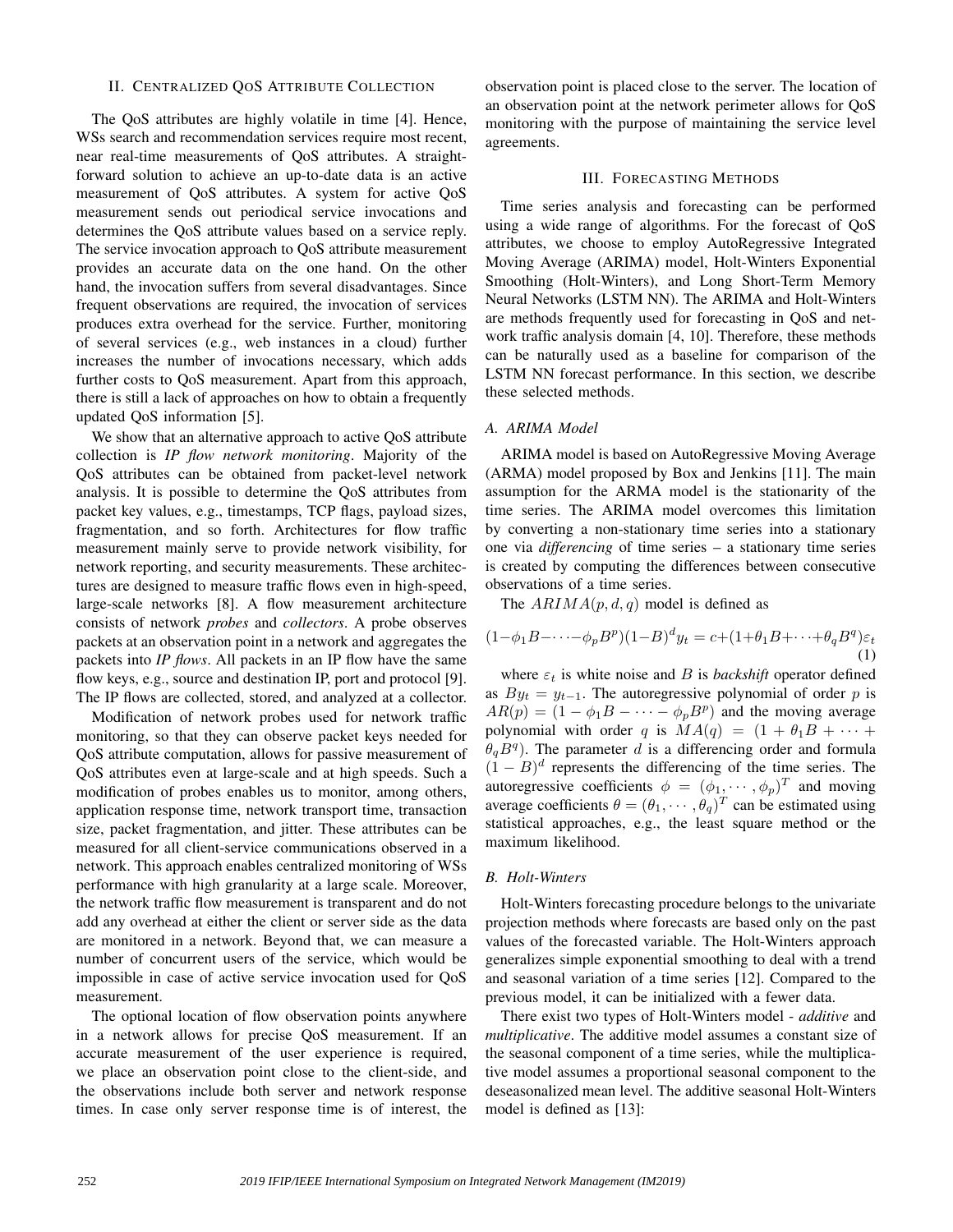$$
L_t = \alpha(y_t - I_{t-p}) + (1 - \alpha)(L_{t-1} + T_{t-1})
$$
 (2)

$$
T_t = \beta (L_t - L_{t-1}) + (1 - \beta) T_{t-1}
$$
\n(3)

$$
I_t = \gamma(y_t - L_{t-1} - T_{t-1}) + (1 - \gamma)I_{t-p}
$$
 (4)

where  $0 < \alpha$ ,  $\beta$ ,  $\gamma < 1$  are smoothing parameters for mean level  $L_t$ , trend  $T_t$  and seasonal index  $I_t$ , and p is a season length. For a definition of the multiplicative model see [13].

A new forecast for  $y_t$  k periods ahead is given by

$$
\hat{y}_t(k) = L_t + kT_t + I_{t-p+1+(k-1)modL} \tag{5}
$$

Initial values for level, trend, and seasonal component can be chosen randomly or by the average of the early observations. The model parameters  $\alpha$ ,  $\beta$ ,  $\gamma$  are can be estimated using the least square method, the maximum likelihood method, or can be based on the Akaike's (AIC) or Bayesian (BIC) Information Criteria.

#### *C. LSTM Neural Network*

Long Short-Term Memory Neural Network (LSTM NN) belongs to the family of recurrent neural networks (RNN). RNN can send their output back to previous layers which allows information to persist. Although RNNs can handle long-term dependencies in theory, the practical evaluation shows that RNN does not seem to be able to capture them [14]. LSTM NN was proposed by Hochreiter et al. in [6] to address this issue of RNN. LSTM NN introduces novel single cell layers that can successfully solve long time lag tasks that have not been solved by RNN before.



Fig. 1: LSTM Neural Network [15]

The schema of the LSTM NN is depicted in the Figure 1. A RNN is a chain of repeating modules with a single layer. The LSTM NN maintains the chained structure and introduces interconnected multiple layers in a single module. Each repeating module is represented by a cell state  $C_t$ . Each layer is able to add or remove information from a cell state via regulatory gates (①, ②, ③).

The first gate ① is called the *forget gate*. This layer contains a function that decides which elements of the state  $C_{t-1}$  are kept or forgotten based on input  $X_t$  and  $h_{t-1}$ . Second gate  $\ddot{a}$ , the *input gate*, decides which values are updated  $i_t$ , and creates the candidate vector of values  $\tilde{C}_t$ . The new cell state is then computed as

$$
C_t = f_t * C_{t-1} + i_t * \tilde{C}_t.
$$
 (6)

The *output gate* ③ defines outputs of the cell. First, a function  $o_t$  decides which parts of the cell state  $C_t$  are used for output. Next, the cell state  $C_t$  is transformed via tanh function and the final output  $h_t = o_t * \tanh C_t$  is computed. The cell state  $C_t$  and output value  $h_t$  serve as an input for a next module iteration. The LSTM NNs is iteratively trained on training data using backpropagation algorithms. The weights and parameters are optimized using optimization algorithms and loss functions.

The LSTM NNs have recently gained attention as worldleading vendors used them in their product, such as Google for Google Translator [16], Apple for Quicktype keyboard [17]. We believe that the properties of LSTM NN, especially the ability to solve long time lag tasks, fits tasks for QoS attribute forecasting and can increase the precision of QoS forecasts.

### IV. EXPERIMENT METHODOLOGY

This sections provides a detailed description of the experiment setup including the dataset description, construction of the forecasting models, and performance evaluation methodology.

#### *A. Dataset*

We collected QoS attributes for two public web services. The first monitored service (SERV-1) is a portal for electronic information resources available at our university. This portal serves as a search engine for licensed resources for science, research, and teaching provided for our students. The second monitored service (SERV-2) is a web presentation of the Faculty of Science. While the first service is dynamic and interactive, the second one represents a static web presentation.

Both services were monitored over a month period from June 16th to July 15th, 2018. Using the approach described in Section II, we collected QoS attributes listed in Table I. *Number of concurrent users* denotes the number of users visiting a page in parallel in an observation window. *Application response time* denotes the time between a query and its response. This attribute includes both network response time and time needed for query processing on the server side. *Transaction count* represents a number of unique transactions denoted by URL path. *Network transport time* is defined as the time for which a transaction is transferred over a network, and *Transport size* shows the size of transactions observed in a given window. For each attribute, we measured various statistics such as count, minimum, maximum, average, values of 50-th, 90-th, and 99-th percentile (p50, p90, and p99).

TABLE I: Monitored QoS Attributes

| <b>OoS</b> Attribute                | <b>Measured Statistics</b>   |
|-------------------------------------|------------------------------|
| Number of concurrent users (USR)    | count                        |
| Application response time (s) (ART) | min, max, avg, p50, p90, p99 |
| Transaction count (TC)              | count                        |
| Network transport time (s) (NTT)    | min, max, avg, sum           |
| Transport size $(s)$ $(TS)$         | min, max, avg, sum           |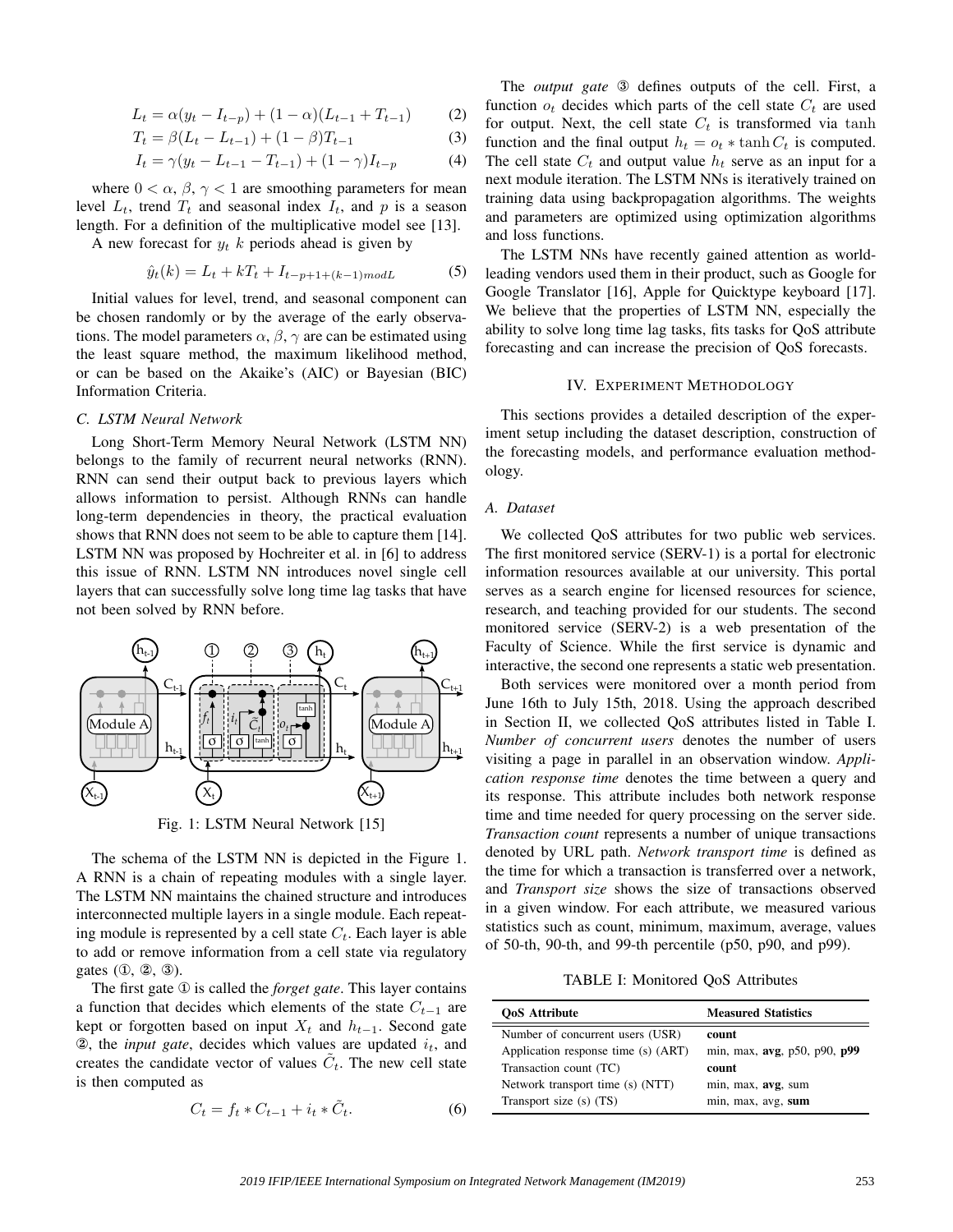The attribute's statistics that enter the experiment are highlighted in Table I in bold. For ART attribute, we choose to use the average and value of the 99-th percentile for all transaction in a given time window. The average is a typical statistics computed in the QoS domain. The 99-th percentile is chosen to test the forecast of outlying values of ART, which could be used for the forecast of ART depreciation. For NTT attribute, we select average over all transactions. TS is more suitably represented by a sum of transport size of all transaction than by average transaction size, which does not reflect the number of transactions. The samples of the measured QoS attribute time series are provided in Figure 2.

The time series were collected in two different granularity settings - 5 minutes and 1 hour. The 5-minute granularity represents a normal update interval used in network monitoring domain. The 1-hour granularity still provides a sufficient number of observations per day, on the one hand, and adequate level of aggregation to both smooth a time series and maintain main series characteristics, on the other hand. Missing observations in time series (1.15% of all observations) were substituted by the linear interpolation.

The dataset was split into training and testing dataset. The training dataset contains one week period and testing dataset covers the remaining three weeks. The training dataset contains enough data to capture day-night seasonal pattern commonly observed at several QoS attributes, e.g., number of users. The trained models are expected to capture this pattern. Once a model is trained on the training dataset, a testing dataset is used for model performance evaluation. The size of the testing dataset enables us to evaluate even a short-term forecast performance of the models.

## *B. Forecast*

We describe the taxonomy of forecast types in this section and identify the forecast type used for QoS attribute forecasting in this paper. The taxonomy categorizes the forecast by the time scale, number of forecasted observation and by the forecast frequency.

The forecast can be classified into following four categories, depending on the time scale [18]: *real-time*, where forecast does not exceed several minutes, *short-term*, where values for one to several hours are forecast, *middle-term*, for several days long forecast, and *long-term*, where forecasts for more than several months or years belong.

Another approach to forecast classification is to differentiate the forecasts according to the number of forecasted observation, regardless of the predicted timescale. *One-step forecast* predicts one observation ahead, while *multi-step* predicts more than one observation points from the training data.

Last, the forecast can be classified by the frequency of the forecasts. *One-time* forecast is produced only once and usually serves for static, batch-based tasks. *Continuous* forecast produces new forecasts for a given scale each time a new observation is available.

In our paper, we focus on *continuous*, *one-step* forecast that covers *real-time* scale, when considering five-minute granular-

ity, and *short-time* scale in case of one-hour granularity of a time series.

## *C. ARIMA Model Construction*

We construct  $ARIMA(p, d, q)$  model according to the Box-Jenkins methodology [19]. The model is constructed in the following steps.

First, we estimate the differencing parameter  $d$ . We incrementally increase the differencing order of a time series. Each differenced time series is tested for stationarity using the Augmented Dickey-Fuller test. Once a differenced time series passes the test, the differencing parameter  $d$  is set as the lowest differencing order of the tested time series.

Second, we estimate the autoregressive and moving average parameters  $p$ ,  $q$ . We plot an autocorrelation plot (ACF) and a partial autocorrelation plot (PACF) for each time series to identify parameters  $p$  and  $q$ , respectively. The ACF is plotted up to 250 lag order. The window for PACF contains 50 observations. The parameters are identified from spikes in the plots. In case more parameter combinations are identified, we employ AIC to select the best combination of the model parameters.

Third, we estimate a model representing the time series. The model is fitted by exact maximum likelihood using Kalman Filter. First, we maximize the conditional sum of squares likelihood. Next, we use the conditional values as starting values for the computation of the exact likelihood via the Kalman filter. The maximum number of iterations of the function evaluation is set to 500.

The model fit is performed for each new forecast. Once a model is fitted, a one-step, continuous forecast is computed from the model.

# *D. Holt-Witers Model Construction*

The first step of Holt-Winters model construction is the identification of the model type – additive or multiplicative. The identification of the model type is based on manual inspection of the seasonal and trend components of a time series. If the seasonal component increases in the exponential fashion, the model is multiplicative, otherwise the additive model is applied. For the identification of the level, trend and seasonality presented in a time series, we employ seasonal decomposition using moving averages.

Second step is to identify a season length using both information from ACF, PACF, and seasonal decomposition of a time series. When estimating the season length, we take into account the real-world properties of the network traffic, such as day-night and week patterns.

Third, the model is fitted by maximum likelihood estimation. As we expect the time series to represent the additive model, the maximum likelihood estimation provides the same results as the minimization of the sum of squares. We do not pose any restriction on the model parameters (except for the case of missing trend or seasonal component), nor we set any initial values of the model's parameters. The final model is chosen based on the corrected AIC criterion.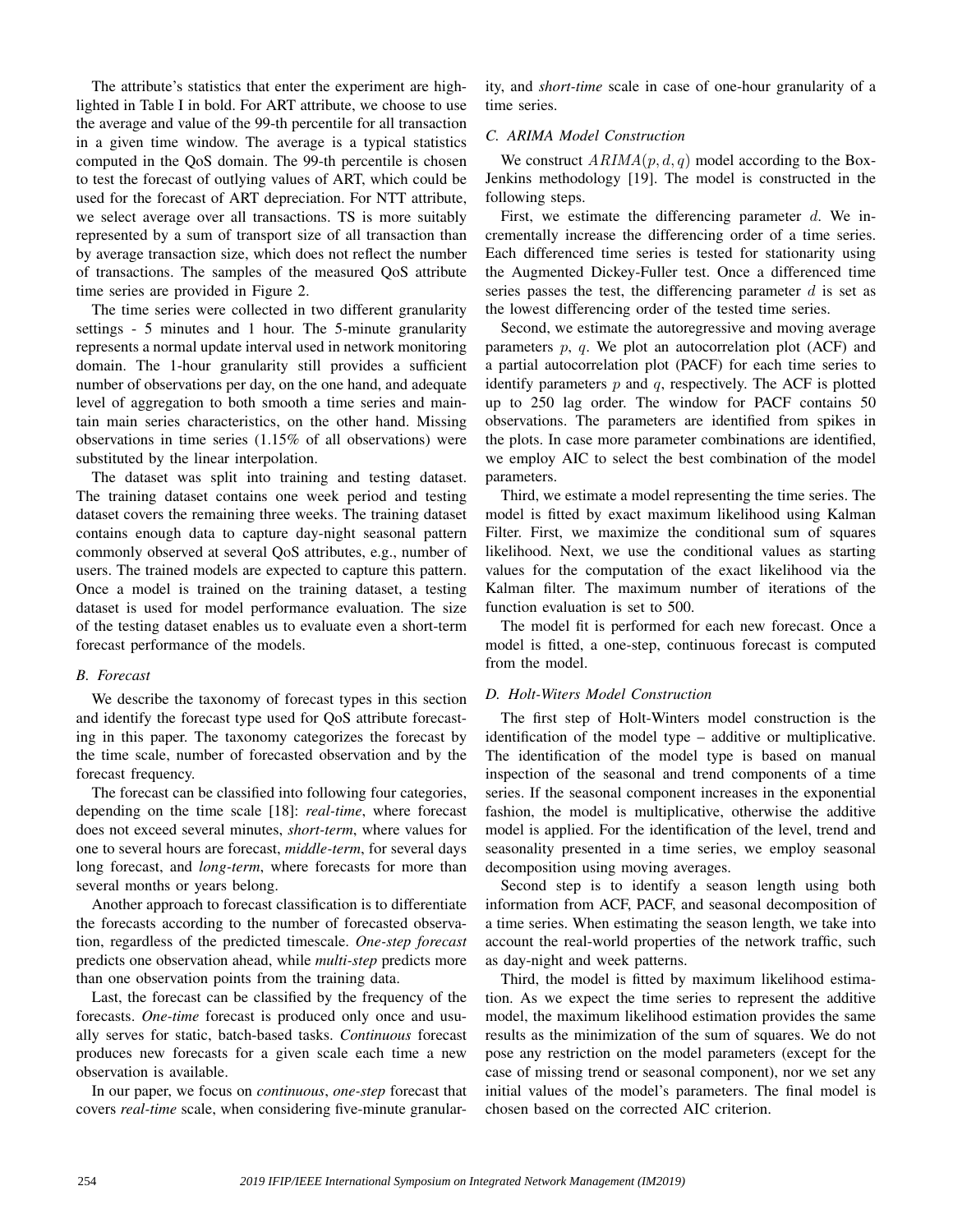

Fig. 2: QoS attributes time series (SRV-1, 5-minute granularity)

#### *E. LSTM Neural Network Model Construction*

The LSTM NN networks are sensitive to large scaled values in data. According to [20], the data should be rescaled when a sigmoid activation function is used. Hence, we rescale the time series to the interval  $< 0, 1 >$ .

We implement a RNN that consists of three layers – input, hidden, and output. For one step prediction, we need to have exactly one input and one output node. The number of hidden layers is determined by an experimental evaluation concerning the time complexity of the model training.

The hidden layer consists of LSTM cells with the sigmoid activation function, which reflects initial data transformation. The NN is configured to use Mean Square Error (MSE) as the stop loss function that is minimized in the backpropagation process during the model fit. The backpropagation process uses the Stochastic Gradient Descent (SGD) optimizer with default parameters to achieve the optimal accuracy of the model. The number of iteration for LSTM NN is experimentally derived from the learning curve of the NN. The model is fitted on the training dataset and is further used for prediction on the training dataset.

#### *F. Performance Evaluation*

We evaluate the performance of the LSTM NN with respect to forecast accuracy and time needed to fit a model. To compare the forecast accuracy of the LSTM NN with other approaches, we employ *Mean Absolute Percentage Error* (MAPE) metrics. We prefer MAPE to the commonly used *Mean Absolute Error* (MAE) or Mean Squared Error (MSE), as MAPE abstracts from the scale of time series and allows for comparison of QoS attributes prediction regardless the popularity of the service. The MAPE is computed as follows:

$$
MAPE = \frac{1}{n} \sum_{t=1}^{n} \left| \frac{y_t - \hat{y}_t}{y_t} \right| * 100 \tag{7}
$$

where  $y_t$  is the observed value and  $\hat{y}_t$  is the forecasted value provided by a given model.

The time needed to fit a model is measured from the start of the model fitting process and ends when the best fit for a model is found. The data preparation tasks, such as missing values interpolation, are not included in this measurement, as well as the time needed to compute the forecast. We choose to compare only the time needed to fit a model, as it is the most computationally demanding task. Once a model is estimated, the actual forecast can be computed from the fitted model nearly instantly. The time cost was measured on a machine with 6 AMD Ryzen5 CPUs ~3.8GHz, 6GB RAM, and 50GB HDD.

### V. FORECAST MODELS SETTINGS

The methodology for model construction described in the previous section was applied to the training dataset to estimate the models for the forecast. This section describes the properties of the time series of measured QoS attributes that are relevant for the model estimation. Next, we present the models estimated on the training data set that we use for the forecast evaluation.

## *A. Properties of QoS Attribute Time Series*

The measured time series can be divided into two separate clusters – a time series showing a diurnal seasonality and the time series without the seasonality. The USR and TC time series show a strong diurnal pattern (see Figure 2a). We can differentiate working hours showing an increase in user and transaction counts and night hours with a significant drop in counts. Besides day-night pattern, we observe working days– weekend seasonality. The number of transactions is lower during a weekend compared to business days. Moreover, we observe a strong positive correlation between these time series.

The ART, NTT, and TS time series do not show any seasonality as the latter time series (see Figure 2b). It shows that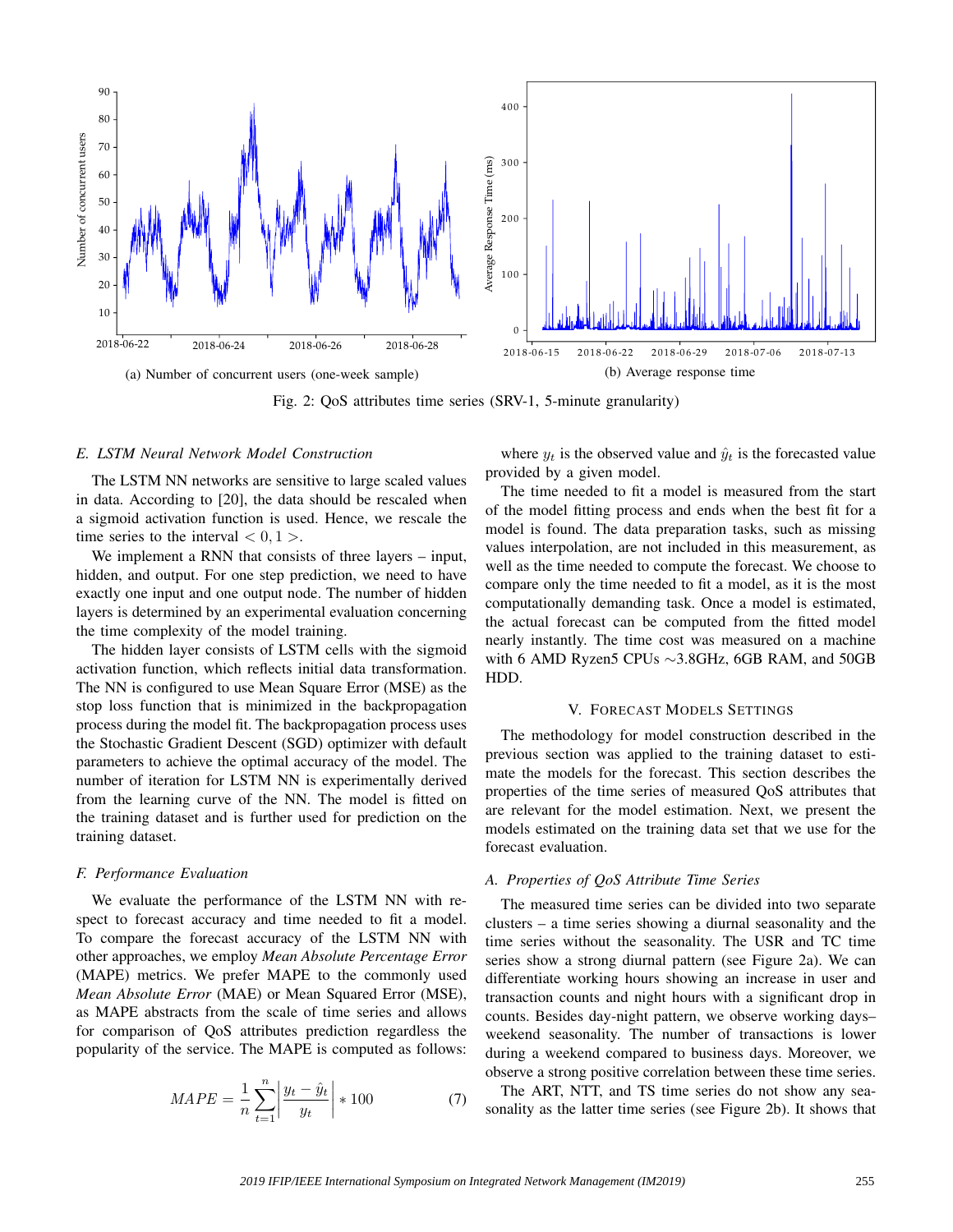the monitored services and associated network infrastructure have enough resources at disposal so that an increase in the number of the transaction does not slow down network or service and does not increase response time. We expect that ART, NTT, and TS time series will be difficult to forecast with high precision, as they do not contain any observable pattern.

# *B. ARIMA*

We estimated the  $ARIMA(p, d, q)$  according to the methodology described in Section IV. The estimated parameters are presented in Table II.

TABLE II: ARIMA Models Settings

| <b>OoS</b> Attribute             | SERV-1                 | SERV-2                 |  |  |
|----------------------------------|------------------------|------------------------|--|--|
|                                  | 1 h<br>$5 \text{ min}$ | $5 \text{ min}$<br>1 h |  |  |
| Number of concurrent users (USR) | (2,0,0)<br>(2,0,0)     | (2,0,0)<br>(2,0,0)     |  |  |
| Response time - avg (ART-avg)    | (1,0,0)<br>(2,1,0)     | (1,0,0)<br>(1,0,0)     |  |  |
| Response time - p99 (ART-p99)    | (2,1,0)<br>(1,1,0)     | (1,0,0)<br>(0,0,1)     |  |  |
| Transaction count (TC)           | (2,0,0)<br>(3,0,0)     | (3,0,0)<br>(4,0,0)     |  |  |
| Network transport time (NTT)     | (1,1,0)<br>(2,1,0)     | (1,0,0)<br>(0,0,1)     |  |  |
| Transport size (TS)              | (2,0,0)<br>(3,0,0)     | (3,0,0)<br>(3,0,0)     |  |  |

We observe that USR, TC, and TS time series pass the stationarity test and no differencing is necessary for both monitored services. One order differencing was necessary for other time series to fulfill the stationarity. Further, our estimation shows, that the autoregressive part (AR) of the ARIMA model is sufficient in the majority time series to describe a time series. This fact is given by an ability of AR to capture the anomalies presented in time series. In several cases, the applied Box-Jenkins methodology suggested the MA model. The automated testing of other ARIMA parameters combinations showed better AIC results for AR model, though, due to anomalies presented in the time series.

# *C. Holt-Winters*

The Holt-Winters model required to identify seasonality and the season length. The decomposition of the time series showed a clear additive pattern in seasonality present in the time series. Hence, we trained the additive Holt-Winters model. As described above, USR and TC time series contains both day-night and working day-weekend seasonality.

We set the season length for one week, as this period covers both seasonality. If we set seasonality to one day, the weekend seasonality would not be reflected, and the prediction performance would decrease.

The maximum likelihood estimation of the model's parameters confirmed the seasonality presented in USR and TC time series. The  $\gamma$  parameters were non-zero, and the model accented the recent observations at time series. The beta parameters were zero for all time series as there is no trend present in the time series. The estimation  $\alpha$  parameter varied from 0.05 to 0.99 over all time series.



Fig. 3: Learning Rates of LSTM NNs

# *D. LSTM Neural Networks*

For the LSTM NN, we need to set a number of LSTM cells in the hidden layer and the maximum number of iteration for backpropagation process. Based on our experience, we include two LSTM cells into the NN. Our experience shows that a higher number of the cells increases the forecast performance only incrementally while the time needed to fit the model increases significantly.

We derived the maximum number of iterations using learning rate curves of the NN. The learning rates of the NNs for the selected time series are presented in Figure 3. In general, the learning rates of ART, NTT, and TS time series drop rapidly to zero after two iterations. The USR and TC time series with one-hour granularity show only minor improvement in learning after 21 iterations. The learning curve of USR and TC time series with five-minute granularity has a linear decreasing trend.

Based on the above analysis, we set the maximum number of iterations to 100, which allows an optimal fit of NN for the majority of the time series, on the one hand, and does not increase the time needed for the model fit beyond the reasonable amount, on the other hand. We set the same values for the number of cells and the number iterations for all models to be able to compare the model forecast performances.

## VI. EXPERIMENT RESULTS

We use the fitted model for the one-step continuous forecast on the testing dataset and evaluate the forecast accuracy using MAPE as described above. The results of our evaluation are presented in Table III. The best forecast accuracy for fiveminute granularity is highlighted in bold and for one-hour granularity in italics.

The LSTM NN outperforms other methods mainly in forecast accuracy of time series with high granularity. Given the minute granularity, the LSTM NN show the best forecasting accuracy in  $58.3\%$  of time series. Given the one hour granularity, the LSTM NN surpass other methods in  $50\%$  of time series. The Holt-Winters shows the weakest performance. The ARIMA model is comparable with LSTM NN in the prediction of time series with one-hour granularity.

LSTM NN shows the best performance for five-minute USR and ART-avg time series. The forecast of these time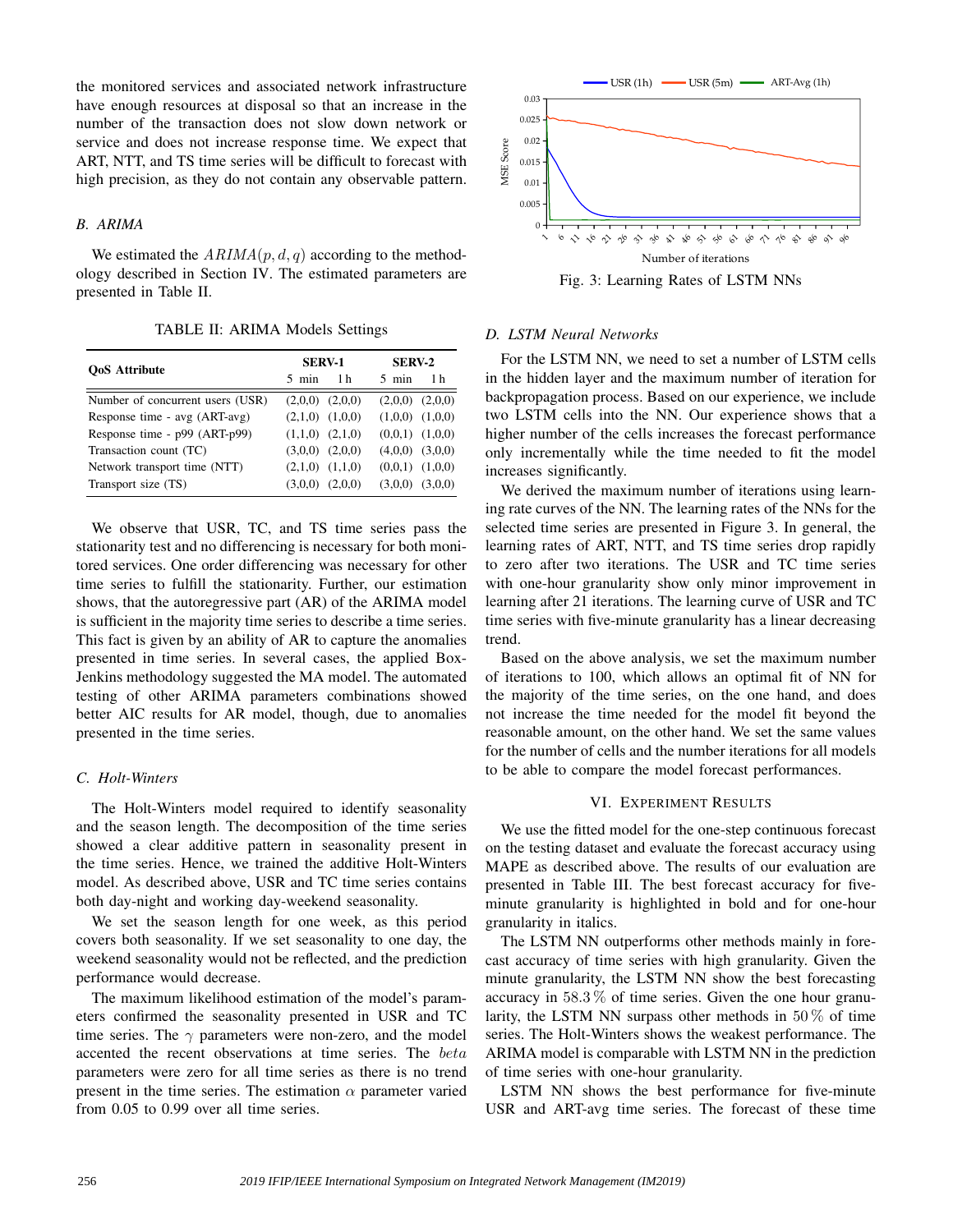| <b>OoS</b> Attribute             | <b>Service</b> | <b>ARIMA</b>    |        | <b>Holt-Winters</b> |         | <b>LSTM NN</b>  |        |
|----------------------------------|----------------|-----------------|--------|---------------------|---------|-----------------|--------|
|                                  |                | $5 \text{ min}$ | 1 h    | $5 \text{ min}$     | 1 h     | $5 \text{ min}$ | 1 h    |
| Number of concurrent users (USR) | SERV-1         | 7.79            | 13.70  | 28.09               | 38.89   | 2.16            | 20.27  |
|                                  | SERV-2         | 5.44            | 10.02  | 24.41               | 32.11   | 1.61            | 20.84  |
| Response time - avg (ART-avg)    | SERV-1         | 119.04          | 113.01 | 212.61              | 141.45  | 100.99          | 116.52 |
|                                  | SERV-2         | 103.44          | 41.24  | 66.48               | 45.08   | 40.39           | 30.87  |
| Response time - p99 (ART-p99)    | SERV-1         | 250.42          | 110.83 | 504.83              | 195.52  | 497.23          | 153.43 |
|                                  | SERV-2         | 205.54          | 84.62  | 165.77              | 126.70  | 106.58          | 71.70  |
| Transaction count (TC)           | SERV-1         | 76.28           | 50.80  | 310.98              | 272.62  | 252.68          | 119.89 |
|                                  | SERV-2         | 36.23           | 28.75  | 226.91              | 198.95  | 28.07           | 11.40  |
| Network transport time (NTT)     | SERV-1         | 288.63          | 96.53  | 238.26              | 99.16   | 460.22          | 69.96  |
|                                  | SERV-2         | 374.92          | 81.40  | 394.67              | 96.04   | 409.73          | 34.31  |
| Transport size (TS)              | SERV-1         | 46.82           | 25.99  | 51.79               | 160.12  | 46.40           | 39.72  |
|                                  | SERV-2         | 112.90          | 48.84  | 210.06              | 154.127 | 386.56          | 35.73  |

TABLE III: Mean Absolute Percentage Error for QoS Attributes Forecast

series with one-hour granularity is dominated by ARIMA forecasting model. We recall that USR time series shows a diurnal pattern and the RT-avg is a smoothed time series. The one-hour granularity of these time series generates a smooth enough time series so that ARIMA can capture the time series behavior. However, when the granularity of these time series increases to five minutes, the time series become more volatile. In this case, LSTM NN can better learn the time series model despite the increased volatility.

The values of MAPE varies from 1.61 to 504.83. The lowest MAPE is achieved from five-minute USR and TC time series. The high values of MAPE in ART-p99 time series is caused by the presence of several outliers in the testing dataset, which increases the error mean.

The measurement of time needed to fit a model highlights the complexity of LSTM NN. The overall results are presented in Table IV. The fitting time measured for five minute granularity time series is naturally higher than the one-hour time series as more observation needs to be fitted. The increase of time needed to fit Holt-Winters and LSTM NN models at five-minute time series compared to one-hour time series is proportional to the increase in the number of observation needed to fit. The ARIMA model shows an overhead when fitting more observation points.

The Holt-Winters method shows the fastest model construction as the model is constructed using only maximum likelihood estimation compared to ARIMA where additional optimization techniques are present. Surprisingly, LSTM NN model is fitted faster than ARIMA model in five-minute granularity. We explain this result by the employment of twostep optimization used during ARIMA fit.

### VII. DISCUSSION

In this section, we discuss several aspects of the application of LSTM NN in our comparison. We inspect the selection of the initial weights for LSTM NN closely, look into the evalu-

TABLE IV: Model Estimation Duration (s)

| <b>Granularity</b> | <b>ARIMA</b>      | <b>Holt-Winters</b> | <b>LSTM NN</b>   |
|--------------------|-------------------|---------------------|------------------|
| 5 minutes          | $574.56 + 509.06$ | $44.04 + 4.17$      | $397.48 + 43.63$ |
| 1 hour             | $30.21 + 30.42$   | $2.92 + 0.82$       | $33.70 + 1.61$   |

ation metric, and investigate possibilities of the improvement of LSTM NN speed and accuracy.

The value of MAPE for LSTM NN is influenced by the configuration of the initial weights. According to the described methodology, we set the initial weights at random. Hence, we investigated the influence of the random initial weights of LSTM NN on the values of MAPE to capture a possible bias introduced to our experiment. We ran LSTM NN forecast twenty-times with random initial weights and computed the MAPE distribution. Sample MAPE distribution is presented in Figure 4. On average, the variability of the MAPE is 12 % of its mean value. Nevertheless, even if we include this bias in the comparison of LSTM NN with other methods, the method's ranking holds.

As stated above, the high values of the MAPE for NTT time series are caused by the outliers in the observations. To omit the influence of the outliers to forecast accuracy, we try to use an alternative metrics for forecast accuracy evaluation called Symmetric Mean Absolute Percentage Error  $SMAPE = \frac{100}{n} \sum_{t=1}^{n} \frac{|\hat{y}_t - y_t|}{(|\hat{y}_t| + |y_t|)}$  $\frac{|y_t - y_t|}{(|\hat{y}_t| + |y_t|)/2}$  that is better protected against outliers than MAPE. Using SMAPE, the error of NTT decreased from 460.22 to 90.98 in LSTM NN forecast.

Last, we investigated the possibilities of improvement of the fitting procedure of the LSTM NN. A substantial portion of time during a LSTM NN fit is consumed by LSTM optimizer searching for the minimum of the loss function. Similarly, the forecast accuracy is dependent on the optimizer performance. SGD optimizer that we used in our experiment does show slow progress towards a minimum [21]. The authors of [21] suggest that implementation of Adam or RMSProp optimizer would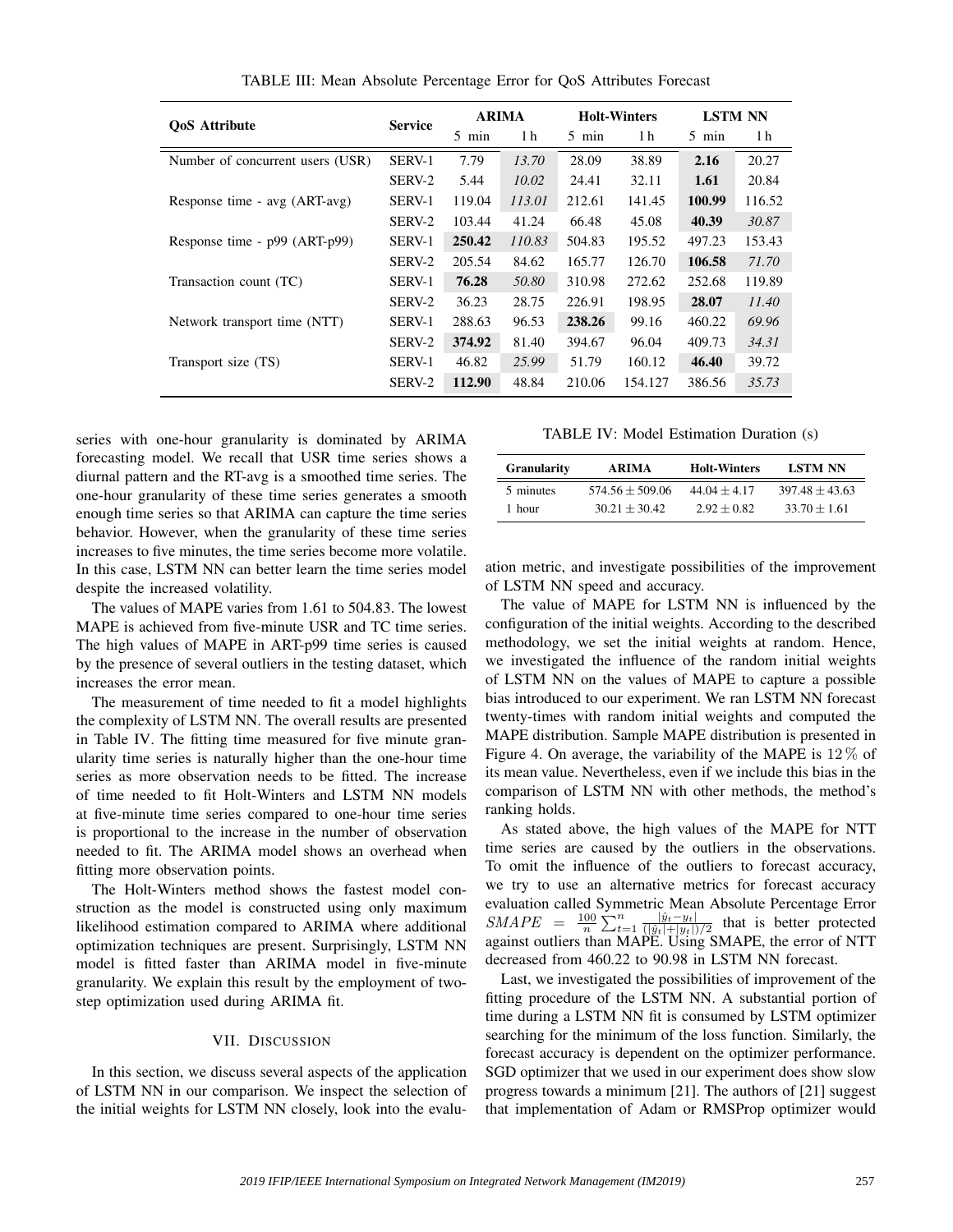

Fig. 4: LSTM NN – MAPE variability

increase the speed of minimization and the overall forecast performance of LSTM NN.

The MAPE values demonstrate the suitability of the various QoS attributes for forecasting. The MAPE values for NTT and ART-p99 are too high to be used for WSs recommendation based on QoS prediction. Number of the concurrent users is an attribute that can be predicted with high probability. Average response time varies by the type of service. Note, that the data were not preprocessed in any way. Having the data preprocessed (e.g. log transformation), we could possible have achieved lower error rates.

#### VIII. RELATED WORK

Suitability of various time series analysis methods for QoS prediction has already been surveyed in literature. Cavallo et al. [22] provided an empirical comparison of several methods for one-step-ahead prediction of QoS attribute, including a naive approach based on current value, average, linear prediction, and ARIMA. The compared methods were evaluated on a dataset that captured QoS attributes for ten services. This dataset was later used by Syu et al. in even more extensive comparisons of time series analysis methods for QoS forecasting [2, 23]. The authors compared all major approaches to time series forecasting, including regression, ARIMA, exponential smoothing, GARCH models, neural networks and genetic programming methods. The authors concluded that there is no single most suitable method for dynamic QoS forecasting. For the highest accuracy of the forecast, they recommend the genetic programming method, for quick prediction, the naive method is suggested. The LSTM NN were not mentioned in any of these surveys, though.

Apart from surveys, several improvements of existing time series forecasting methods have been suggested to improve QoS forecast accuracy. Wang et al. [24] proposed to use a spatial-temporal QoS prediction used for WSs recommendation. Geolocation of a WSs was employed to reduce the number of candidate WSs and to improve the forecasting accuracy. Amin et al. [4] used a forecasting approach based on the combination of ARIMA and GARCH model that was able to capture the QoS attribute's volatility and improve the accuracy of the forecast. The authors also investigated the automated approach to QoS forecasting in [25]. A linear and non-linear modeling methods were used to create models for QoS prediction automatically, without human intervention. For this use-case, their approach improved the forecasting accuracy on by average 35 %. Zhu et al. [5] employed an adaptive matrix factorization to perform online QoS prediction for candidate services for runtime service adaptation. They evaluated their approach regarding accuracy, efficiency, and robustness. Further, Li et al. successfully used Holt-Winters model to forecast web pages views in [10].

We identified a few publications that already used neural networks for QoS predictions. Senivongse et al. [26] used artificial neural networks for QoS prediction that assist the service composition with optimal overall QoS. Zadeh and Seyyedi [27] leveraged feed-forward NN with sigmoid activation function for QoS forecasting. They reported a wide MSE range from 572 to 2393372. The approach was not compared with any other time series prediction methods, though. Bendriss et al. [28] used RNN for service level objectives breaches.

## IX. CONCLUSIONS

This paper displays an experimental application of Long Short-Term Memory Neural Networks in the QoS forecast domain. We present a performance comparison of LSTM NN with two commonly used time series forecasting methods ARIMA and Holt-Winters on a task of QoS prediction. The performance of the forecasting method is compared from two viewpoints - the forecasting accuracy and the time cost.

The forecasting methods are evaluated on the real-world dataset of QoS attributes that was captured using a centralized passive QoS measurement technique. The results of the evaluation reveal that LSTM NN gives improved forecasting accuracy for the majority of the QoS attributes with higher granularity compared to other methods. The time cost of the LSTM NN is comparable with ARIMA model. To make our research reproducible, we make our comparison, including datasets, available for the public at [7].

Further, we discuss the possibilities of the improvement of LSTM NN performance by altering the used optimizer. We also inspect the influence of the choice of initial weights of LSTM NN to the forecast accuracy and discussed the characteristics of metrics used for performance comparison. The optimization of the LSTM NN performance and the kstep prediction for global web services QoS are interesting topics for the future research.

#### ACKNOWLEDGMENTS

The data collection and experiment technical implementation and evaluation were supported by the Technology Agency of the Czech Republic under No. TA04010062 "Research and Development of Advanced Analytics Tools for Security and Performance Analysis of Network Infrastructure, Applications and Services". The methodology and results discussion was supported by "CyberSecurity, CyberCrime and Critical Information Infrastructures Center of Excellence" (No. CZ.02.1.01/0.0/0.0/16 019/0000822) supported by ERDF.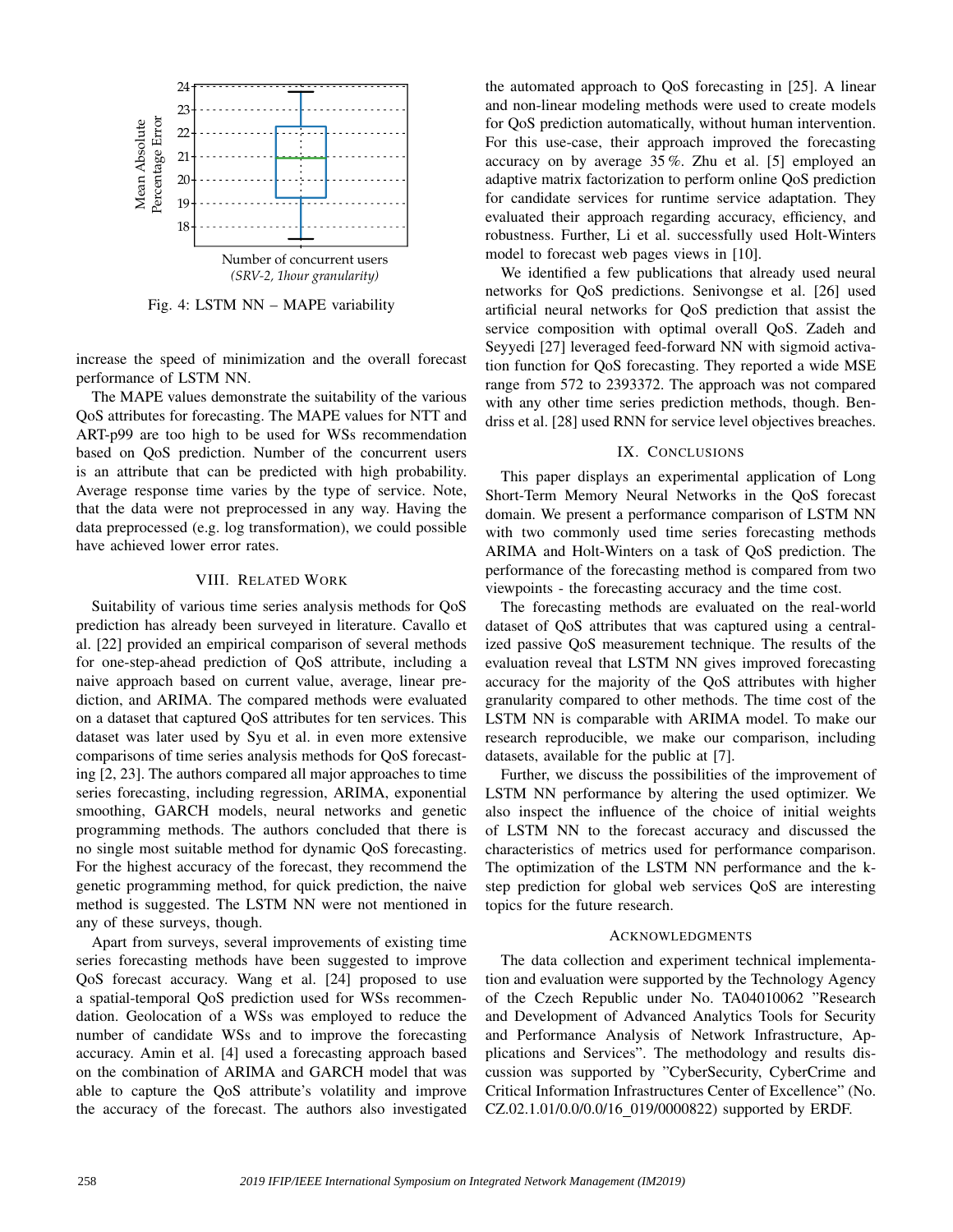# **REFERENCES**

- [1] Y. Syu, S. P. Ma, J. Y. Kuo, and Y. Y. FanJiang, "A survey on automated service composition methods and related techniques," in *Proceedings - 2012 IEEE 9th International Conference on Services Computing, SCC 2012*. IEEE, jun 2012, pp. 290–297.
- [2] Y. Syu, J.-Y. Kuo, and Y.-Y. Fanjiang, "Time series forecasting for dynamic quality of web services: An empirical study," *Journal of Systems and Software*, vol. 134, pp. 279–303, dec 2017.
- [3] J. Gozdecki, A. Jajszczyk, and R. Stankiewicz, "Quality of service terminology in IP networks," *IEEE Communications Magazine*, vol. 41, no. 3, pp. 153–159, mar 2003.
- [4] A. Amin, A. Colman, and L. Grunske, "An Approach to Forecasting QoS Attributes of Web Services Based on ARIMA and GARCH Models," in *2012 IEEE 19th International Conference on Web Services*. IEEE, jun 2012, pp. 74–81.
- [5] J. Zhu, P. He, Z. Zheng, and M. R. Lyu, "Online QoS Prediction for Runtime Service Adaptation via Adaptive Matrix Factorization," *IEEE Transactions on Parallel and Distributed Systems*, vol. 28, no. 10, pp. 2911–2924, oct 2017.
- [6] S. Hochreiter and J. Schmidhuber, "Long Short-Term Memory," *Neural Computation*, vol. 9, no. 8, pp. 1735– 1780, nov 1997.
- [7] T. Jirsik, S. Trcka, and P. Celeda, "Centralized Quality of Service Forecasting withLSTM Neural Networks: Dataset," 2018. [Online]. Available: https://github.com/CSIRT-MU/QoSForecastLSTM
- [8] R. Hofstede, P. Celeda, B. Trammell, I. Drago, R. Sadre, A. Sperotto, and A. Pras, "Flow monitoring explained: From packet capture to data analysis with NetFlow and IPFIX," *IEEE Communications Surveys and Tutorials*, vol. 16, no. 4, pp. 2037–2064, 2014.
- [9] B. Claise, B. Trammell, and P. Aitken, "Specification of the IP Flow Information Export (IPFIX) Protocol for the Exchange of Flow Information," sep 2013.
- [10] J. Li and A. W. Moore, "Forecasting Web Page Views: Methods and Observations," *Journal of Machine Learning Research*, vol. 9, pp. 2217–2250, 2008.
- [11] G. E. P. Box and G. M. Jenkins, *Time Series Analysis : Forecasting and Control*. San Francisco, USA: Holden-Day Series in Time Series Analysis, Revised ed., 1976.
- [12] C. Chatfield, "The Holt-Winters Forecasting Procedure," *Journal of the Royal Statistical Society*, vol. 27, no. 3, pp. 264–279, 1978.
- [13] R. J. Hyndman and G. Athanasopoulos, *Forecasting: principles and practice*. OTexts, 2018.
- [14] Y. Bengio, P. Simard, and P. Frasconi, "Learning Long-Term Dependencies with Gradient Descent is Difficult," *IEEE Transactions on Neural Networks*, vol. 5, no. 2, pp. 157–166, mar 1994.
- [15] C. Olah, "Understanding LSTM Networks," 2015.

[Online]. Available: http://colah.github.io/posts/2015-08- Understanding-LSTMs/

- [16] Y. Wu, M. Schuster, Z. Chen, Q. V. Le, M. Norouzi, W. Macherey, M. Krikun, Y. Cao, Q. Gao, K. Macherey, J. Klingner, A. Shah, M. Johnson, X. Liu, Ł. Kaiser, S. Gouws, Y. Kato, T. Kudo, H. Kazawa, K. Stevens, G. Kurian, N. Patil, W. Wang, C. Young, J. Smith, J. Riesa, A. Rudnick, O. Vinyals, G. Corrado, M. Hughes, and J. Dean, "Google's Neural Machine Translation System: Bridging the Gap between Human and Machine Translation," p. 23, sep 2016. [Online]. Available: http://arxiv.org/abs/1609.08144
- [17] S. Ranger, "iPhone, AI and big data: Here's how Apple plans to protect your privacy," 2016. [Online]. Available: https://www.zdnet.com/article/ai-big-data-and-theiphone-heres-how-apple-plans-to-protect-your-privacy/
- [18] P. Cortez, M. Rio, M. Rocha, and P. Sousa, "Internet Traffic Forecasting using Neural Networks," in *The 2006 IEEE International Joint Conference on Neural Network Proceedings*. IEEE, 2006, pp. 2635–2642.
- [19] P. Newbold, J. C. Hoff, and W. Vandaele, "A Practical Guide to Box-Jenkins Forecasting." *Journal of the American Statistical Association*, vol. 79, no. 388, p. 943, dec 1984.
- [20] J. Brownlee, "How to Improve Deep Learning Performance," pp. 1–28, 2016. [Online]. Available: http://machinelearningmastery.com/improve-deeplearning-performance/
- [21] B. Basnet, "LSTM Optimizer Choice ?" 2016. [Online]. Available: https://deepdatascience.wordpress.com/2016/11/18/whichlstm-optimizer-to-use/
- [22] B. Cavallo, M. Di Penta, and G. Canfora, "An empirical comparison of methods to support QoS-aware service selection," in *Proceedings of the 2nd International Workshop on Principles of Engineering Service-Oriented Systems - PESOS '10*. New York, New York, USA: ACM Press, 2010, p. 64.
- [23] Y. Syu, C.-M. Wang, and Y.-Y. Fanjiang, "A Survey of Time-Aware Dynamic QoS Forecasting Research, Its Future Challenges and Research Directions," in *Internationa Conference on Services Computing SCC 2018*. Springer, Cham, jun 2018, pp. 36–50.
- [24] X. Wang, J. Zhu, Z. Zheng, W. Song, Y. Shen, and M. R. Lyu, "A Spatial-Temporal QoS Prediction Approach for Time-aware Web Service Recommendation," *ACM Transactions on the Web*, vol. 10, no. 1, pp. 1–25, feb 2016.
- [25] A. Amin, L. Grunske, and A. Colman, "An automated approach to forecasting QoS attributes based on linear and non-linear time series modeling," in *Proceedings of the 27th IEEE/ACM International Conference on Automated Software Engineering - ASE 2012*. New York, New York, USA: ACM Press, 2012, p. 130.
- [26] T. Senivongse and N. Wongsawangpanich, "Composing Services of Different Granularity and Varying QoS Us-